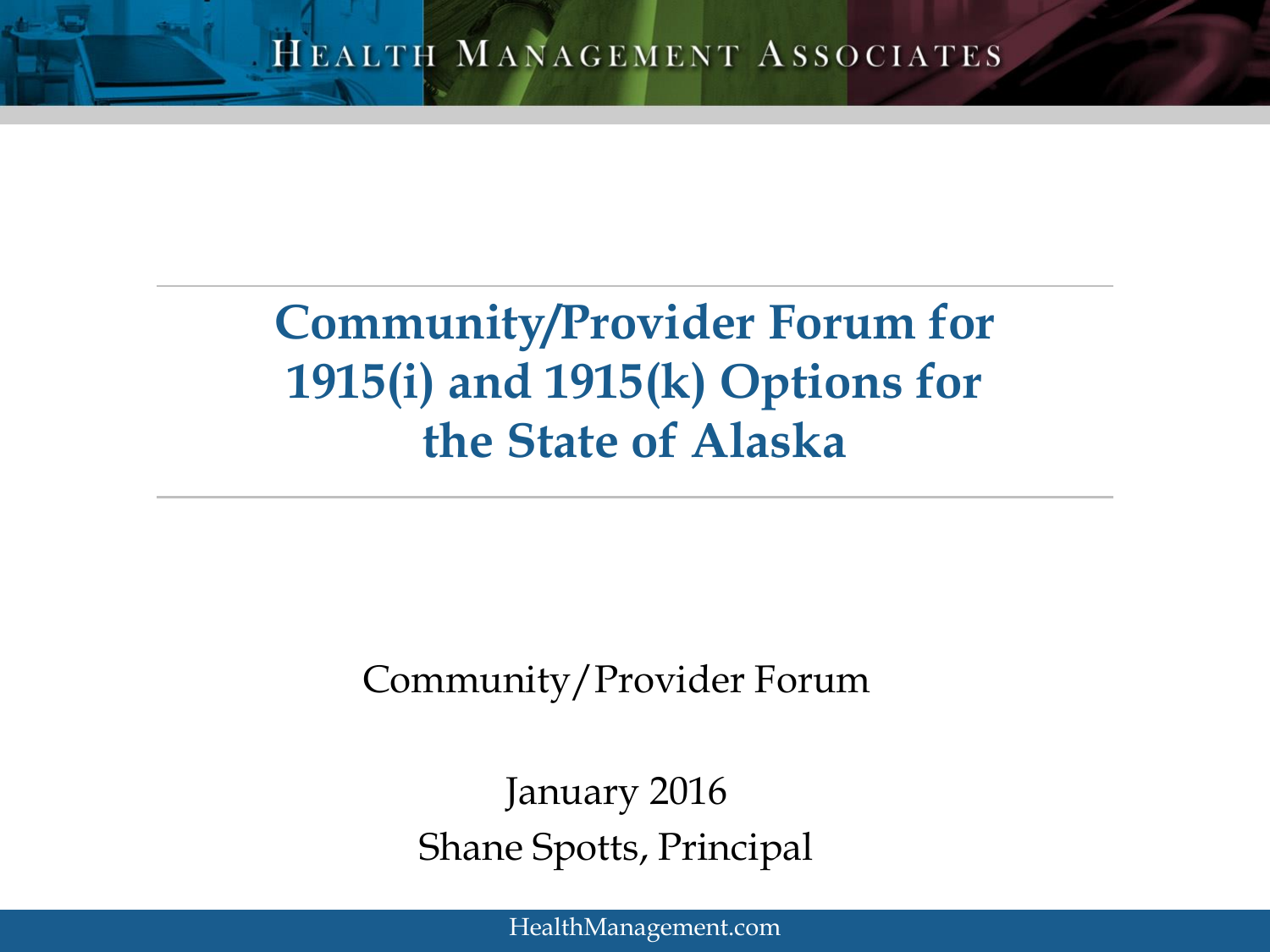#### **Agenda**

#### 1-Introductions

2-Background Presentation

3-Open Discussion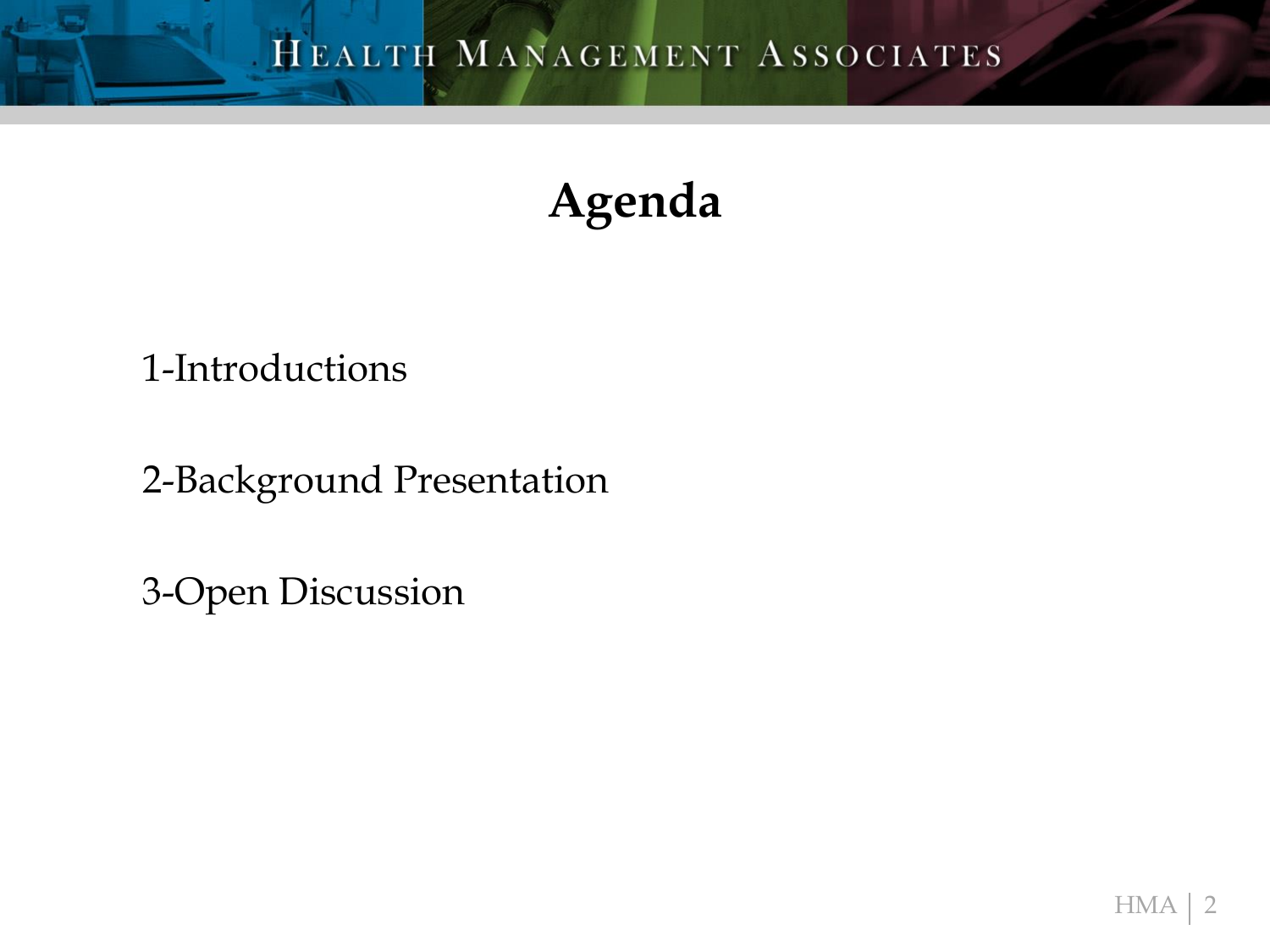#### **Introductions**

- Health Management Associates
- Division of Senior and Disabilities Staff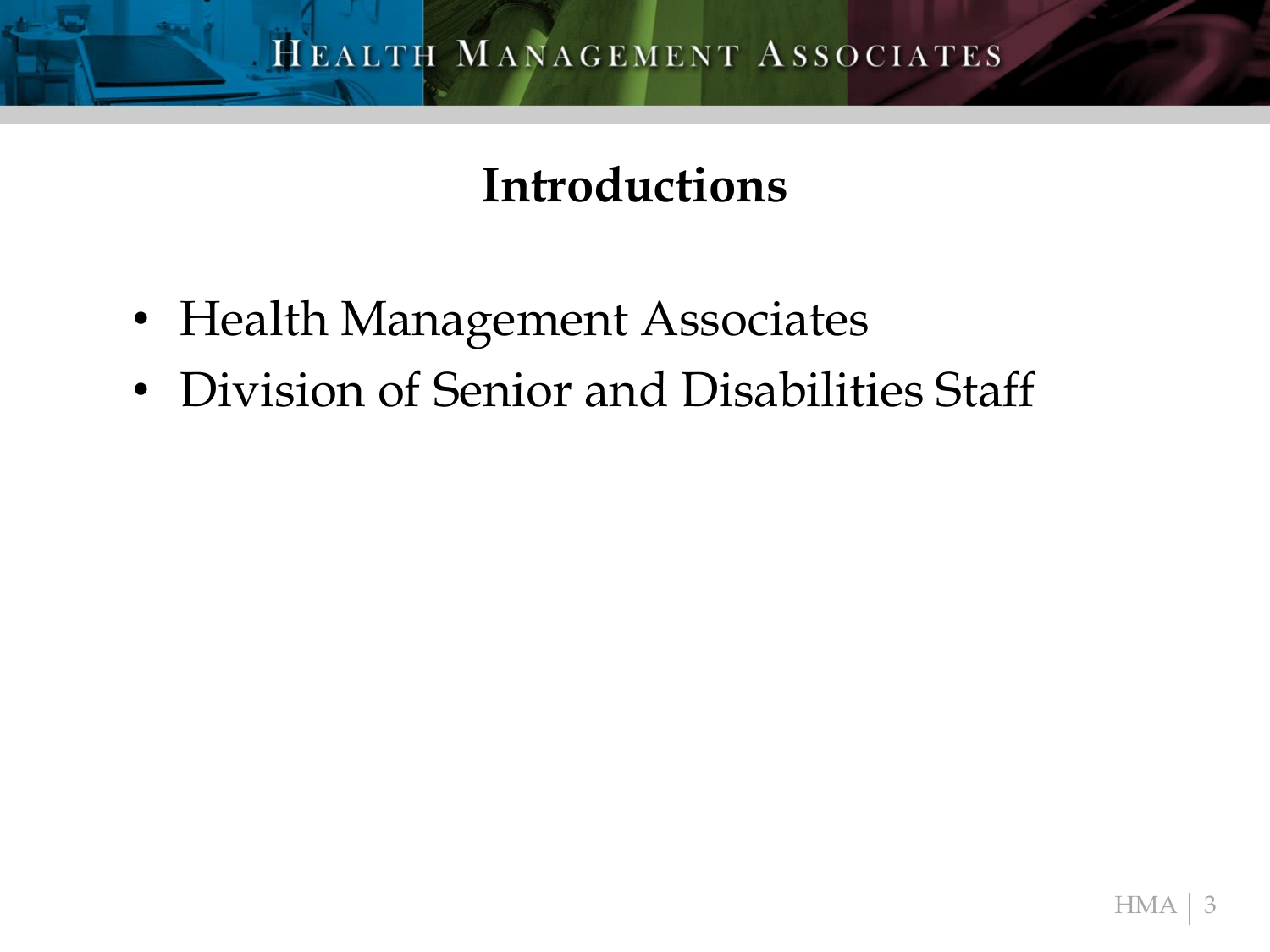#### **Health Management Associates**

HMA was founded in 1985 and developed as a unique consulting firm with in-depth expertise and experience in government-sponsored programs.

The firm focuses on access, quality and financing of health care services with particularly emphasis on Medicaid, Medicare, or uninsured populations.

Long-Term Services and Supports is a particular area of focus. We work with states, health plans, direct service providers and advocacy groups to refine delivery systems and optimize financial support.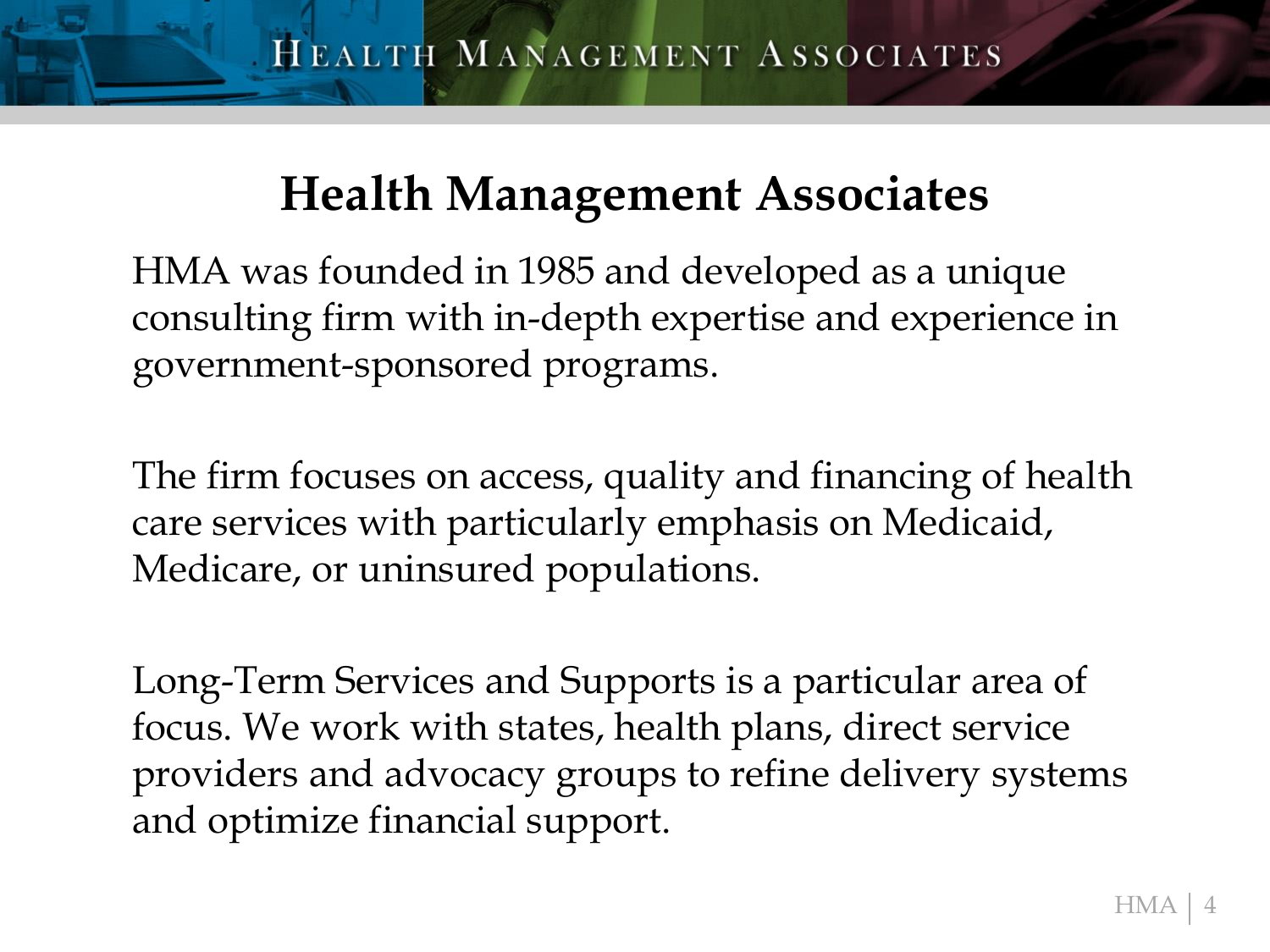#### **Alaska's Fiscal Environment**

- State fiscal concerns
- Not expanding home and community-based services at this time
- Re-engineering how we are paying for current home and community-based services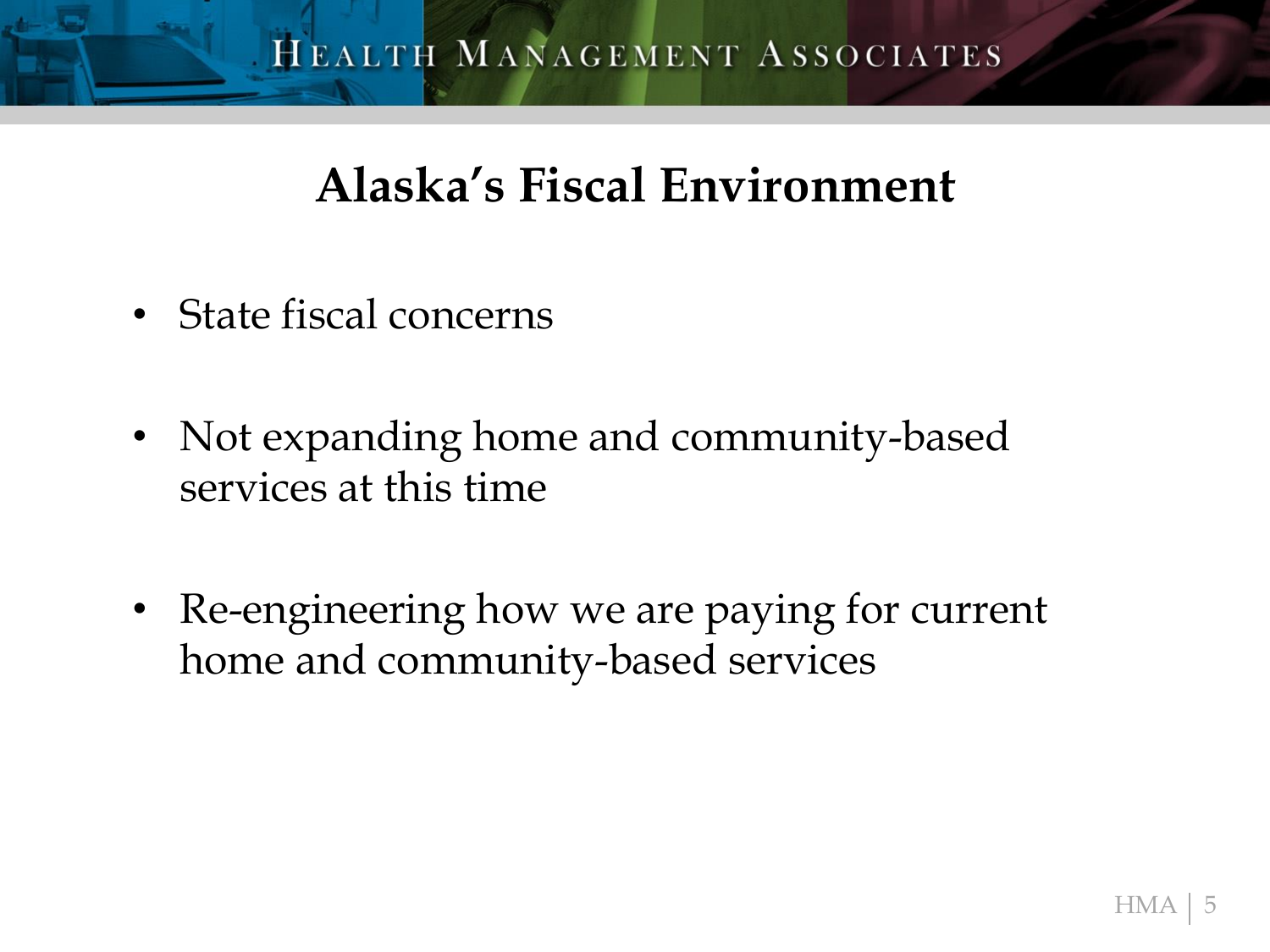### **Medicaid Program Background**

- To receive federal match for Medicaid services, states abide by the federal Medicaid law. This law defines what states:
	- 1) must do;
	- 2) can choose to do (referred to as an "option"); and
	- 3) cannot do.
- As long as states comply with the federal law, they are free to set their own guidelines regarding eligibility and services.
- States can request to do other than what is specified in the law by applying for a waiver. Example: Section 1915(c) Home and Community-Based Services (HCBS) Waiver.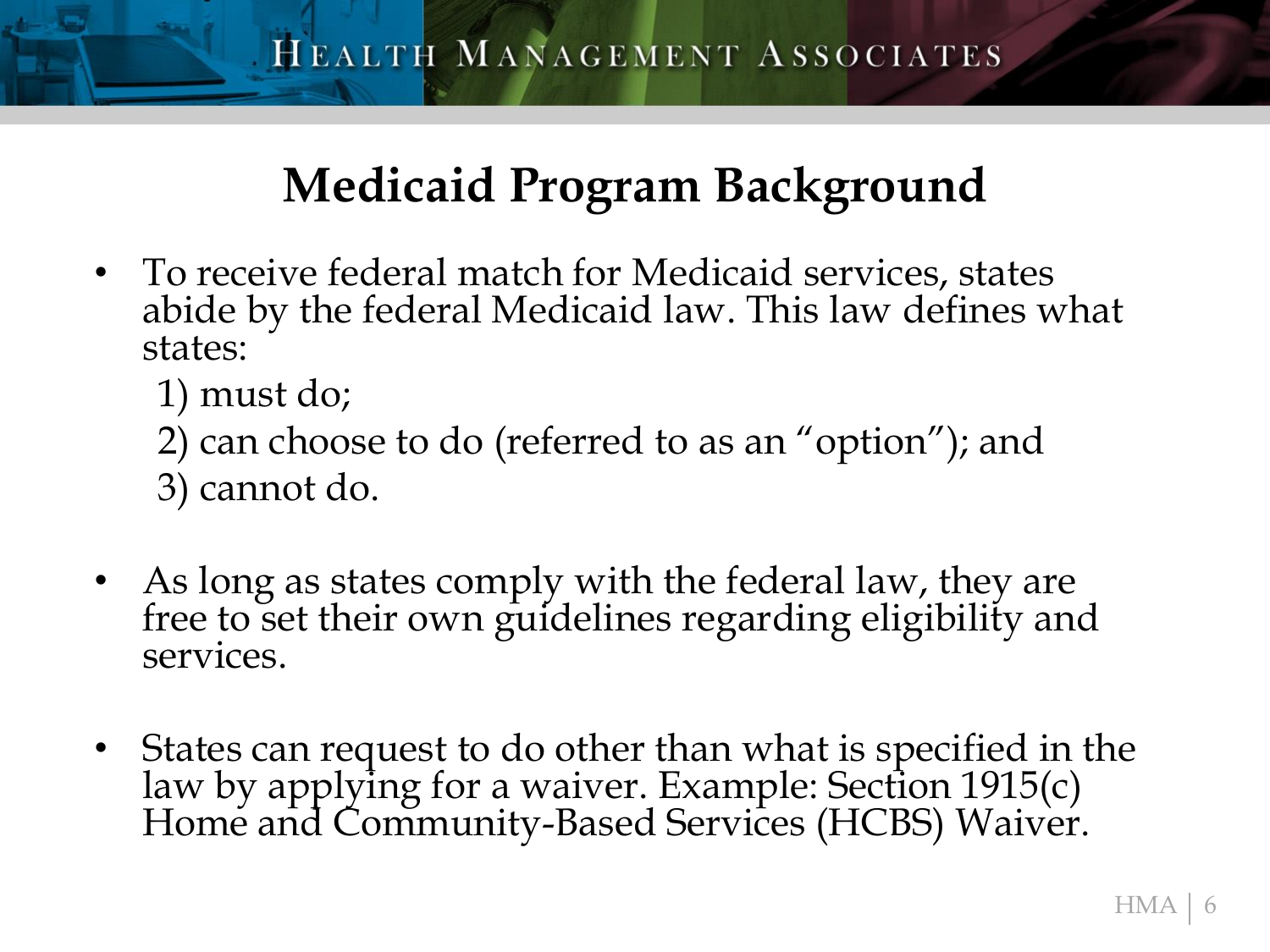#### **Limitations of the 1915 (c) Waiver**

• The waiver program can: -Cap the number of people receiving services -Have waiting lists (registry) -Limit geography where services are provided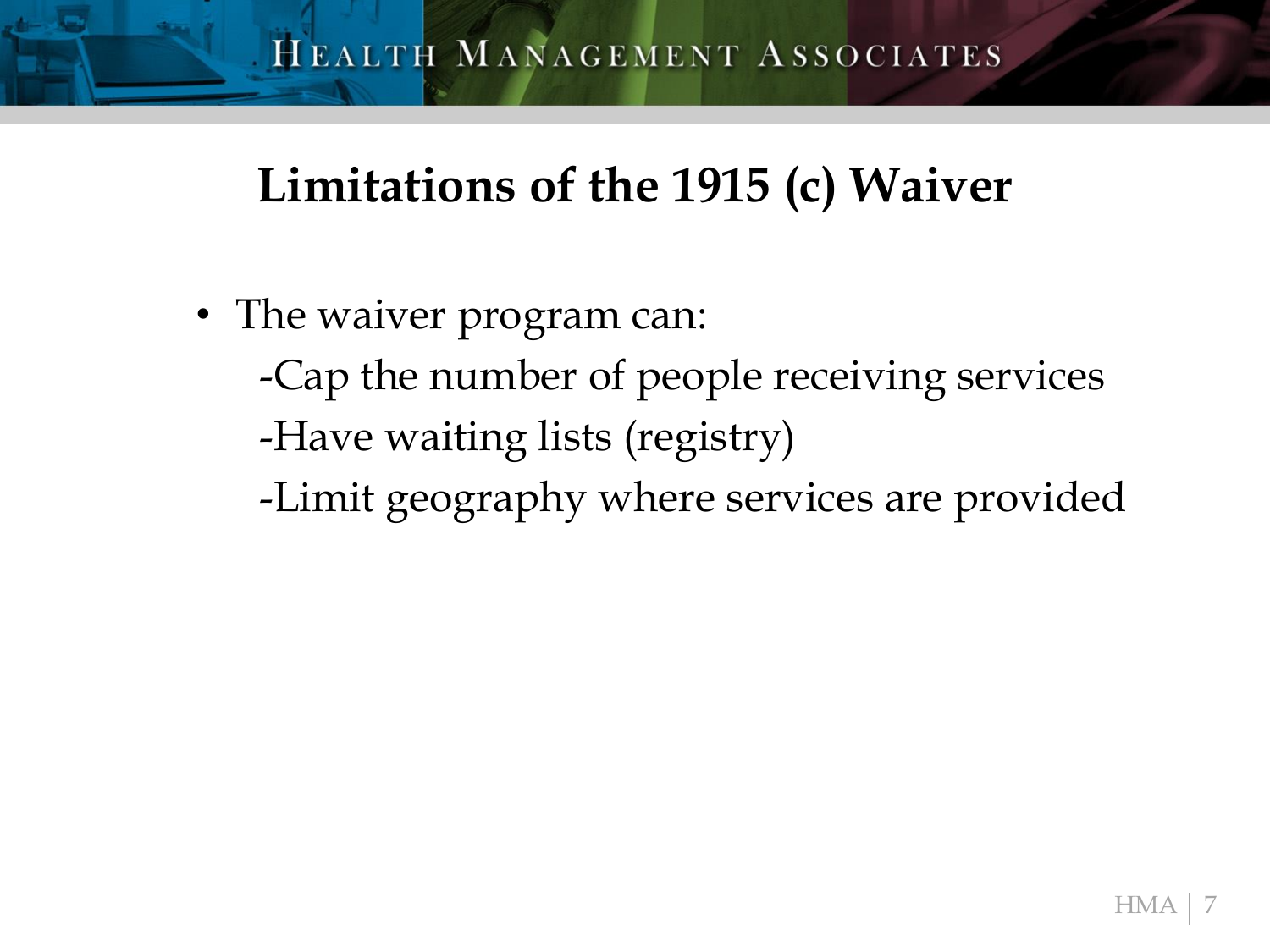#### **Opportunity of the State Plan Options**

- Provide services and supports to help people stay in their homes and communities.
- Available to all those eligible, i.e., no caps, no registry, no geographic limitation. States may determine process for setting individual budgets for participant-directed services.
- There is a federal contribution for all services included under the State Plan.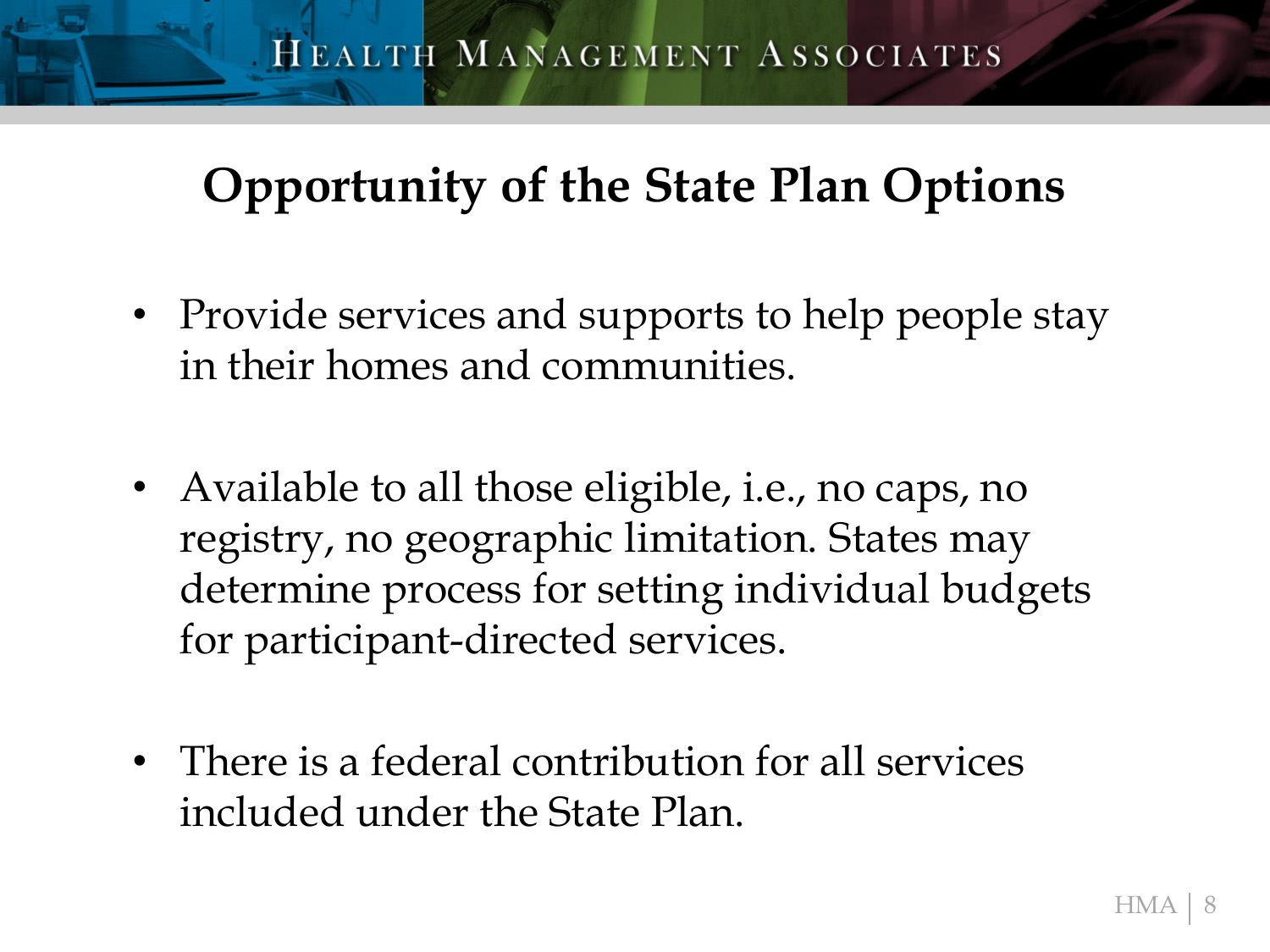#### **State Plan Options Overview**

# **1915(k) Background (Community First Choice)**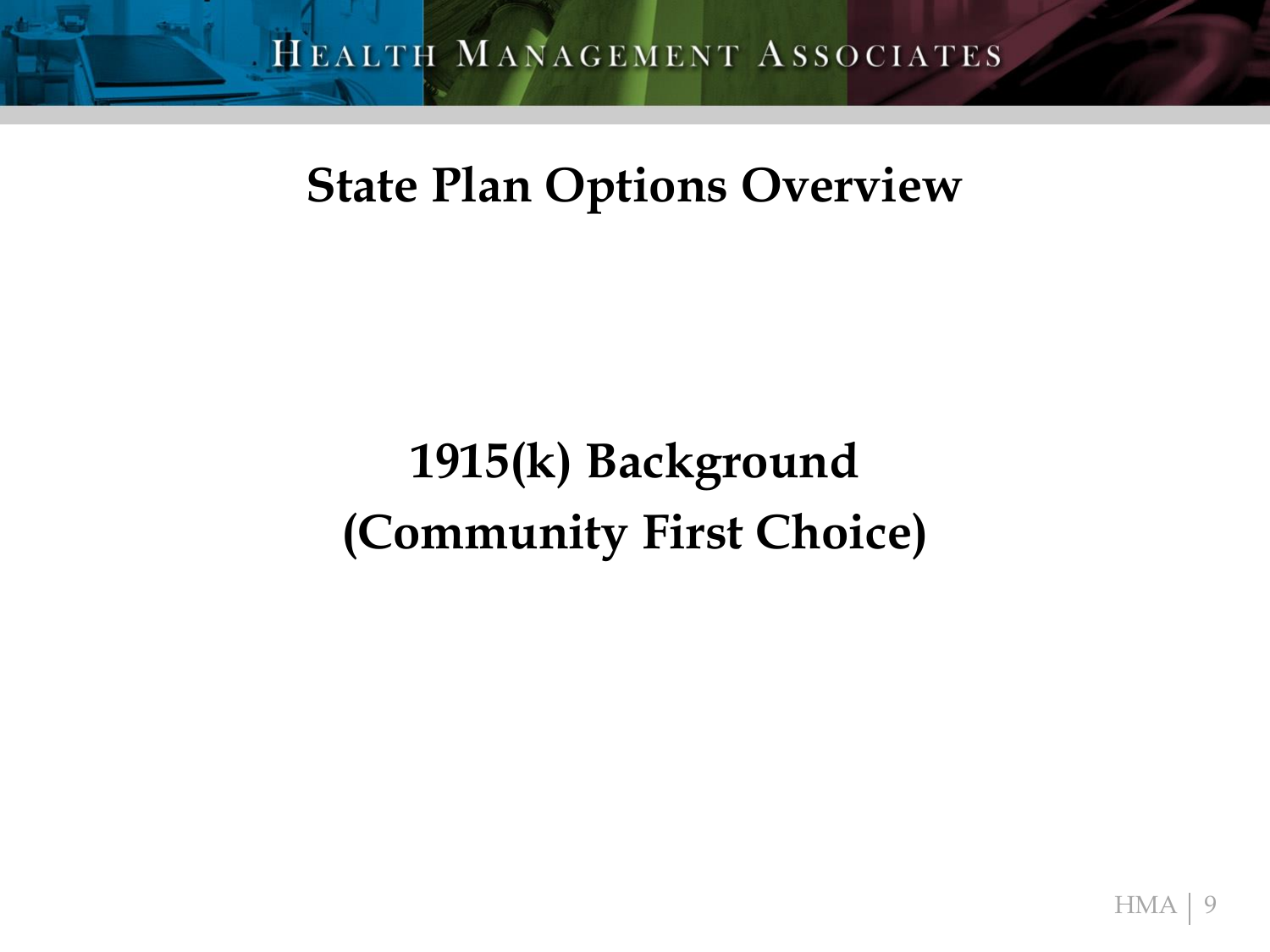### **1915(k) State Plan Option Key Features**

- In 2012, 1915(k) became a new option to provide consumer-directed, home and community-based attendant services and supports
- **Eligibility** 
	- Must meet functional eligibility equal to an institutional level of care
	- Medicaid eligible
- As long as eligibility criteria are met, benefits are available all statewide regardless of age or diagnosis
- Federal government contributes more money (56% instead of typical 50% Medicaid match to state dollars in Alaska)
- Agency model and consumer-directed model at state's discretion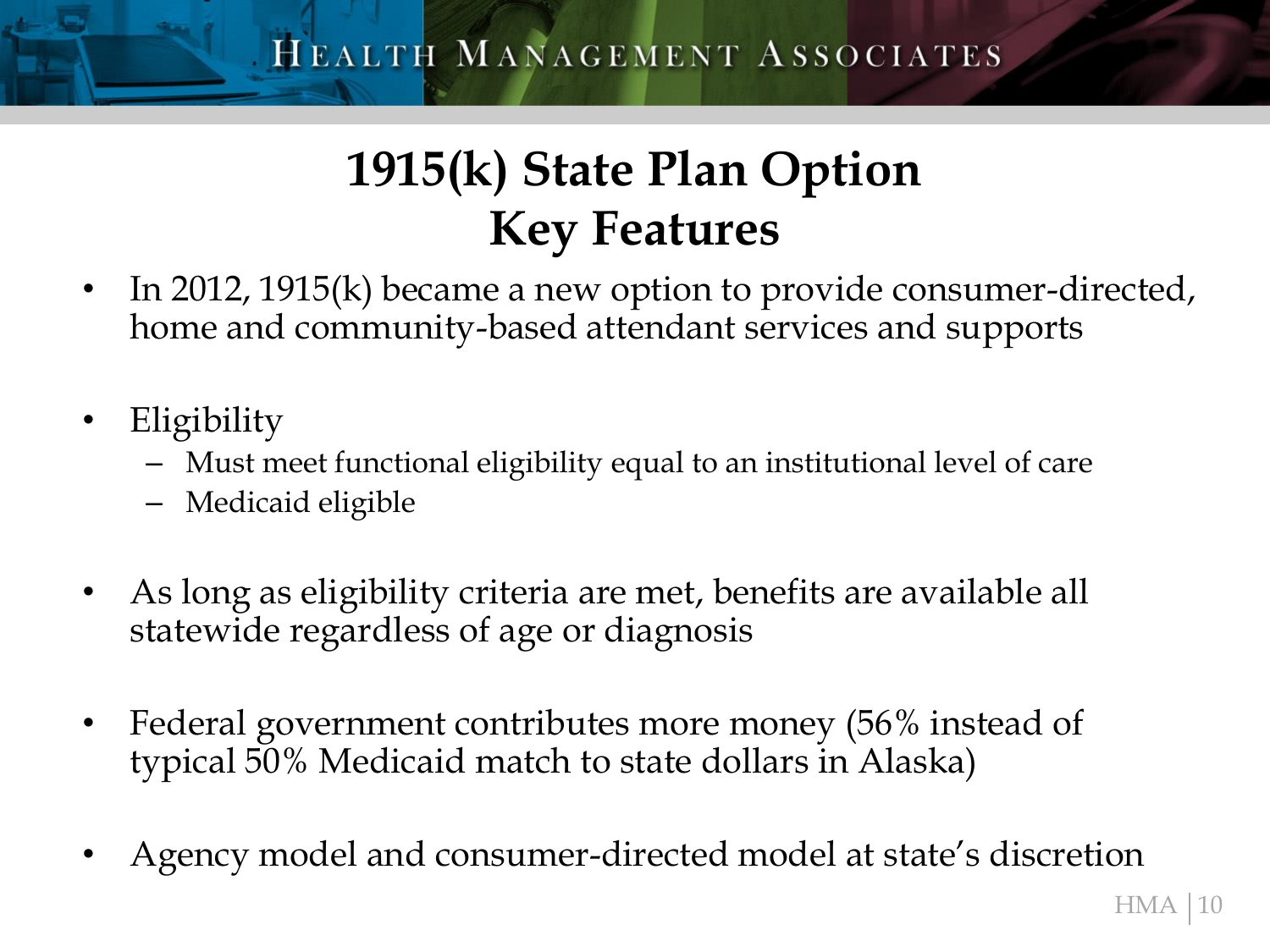#### **Covered Services**

1. Assistance with Activities of Daily Living (ADLs), Instrumental ADLs, and health-related tasks, e.g., assistance with medication administration, catheter, oxygen.

2. Skills training to help people to accomplish ADLs/IADLs, and health-related tasks.

3. Back-up systems (e.g., emergency response button) and mechanisms to ensure continuity of services and supports.

4. Voluntary training on how to select, manage, and dismiss attendants.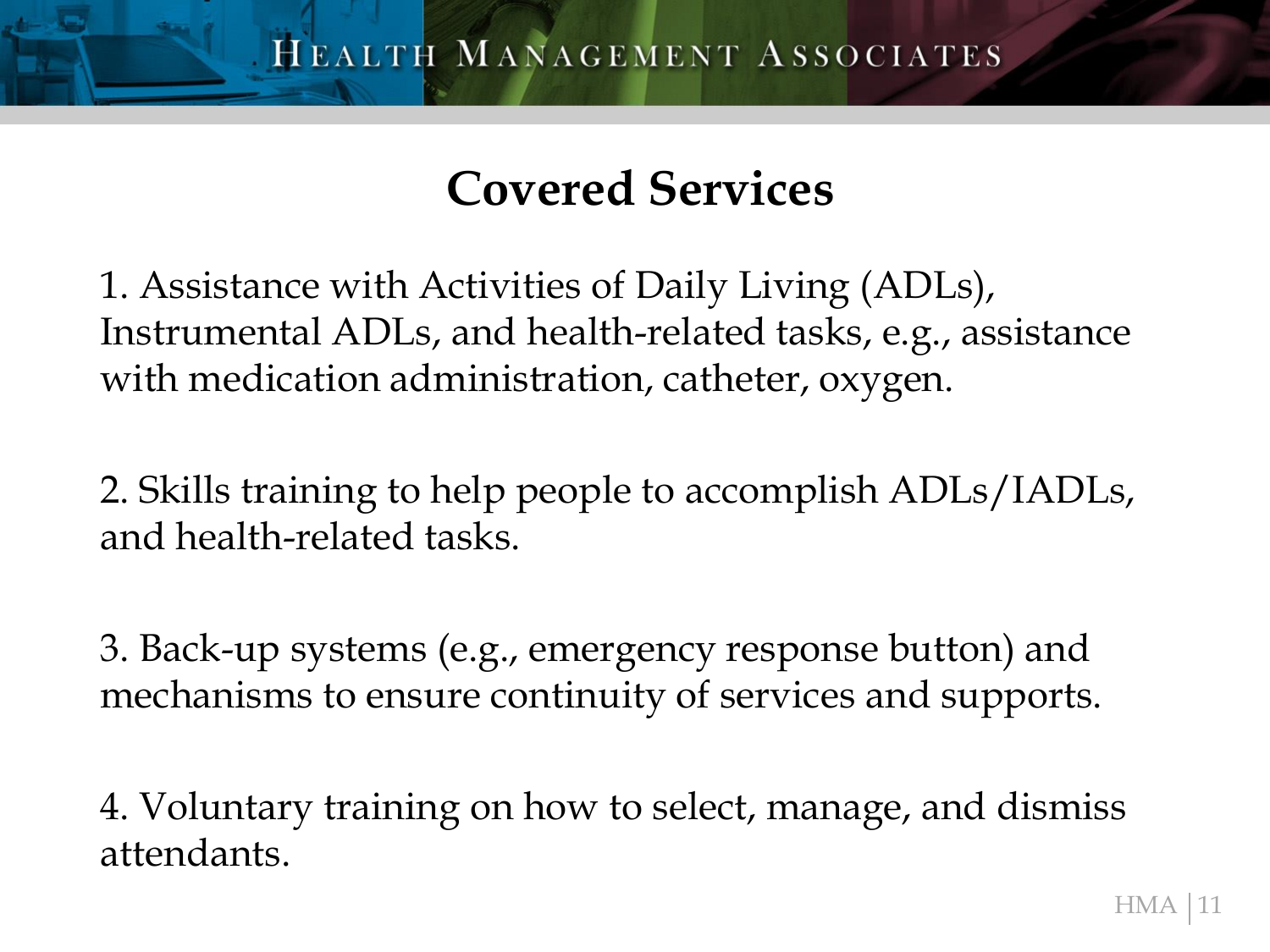#### **Optional Services**

Other services that may be covered:

- Transition costs required for an individual to transition from a nursing facility or other institution to a community-based home setting (e.g., items necessary to establish household to transition from a nursing facility or other institution)
- Good and services that increase an individual's independence or substitutes for human assistance, to the extent that expenditures would otherwise be made for human assistance, e.g., ramp that allows person to enter home independently.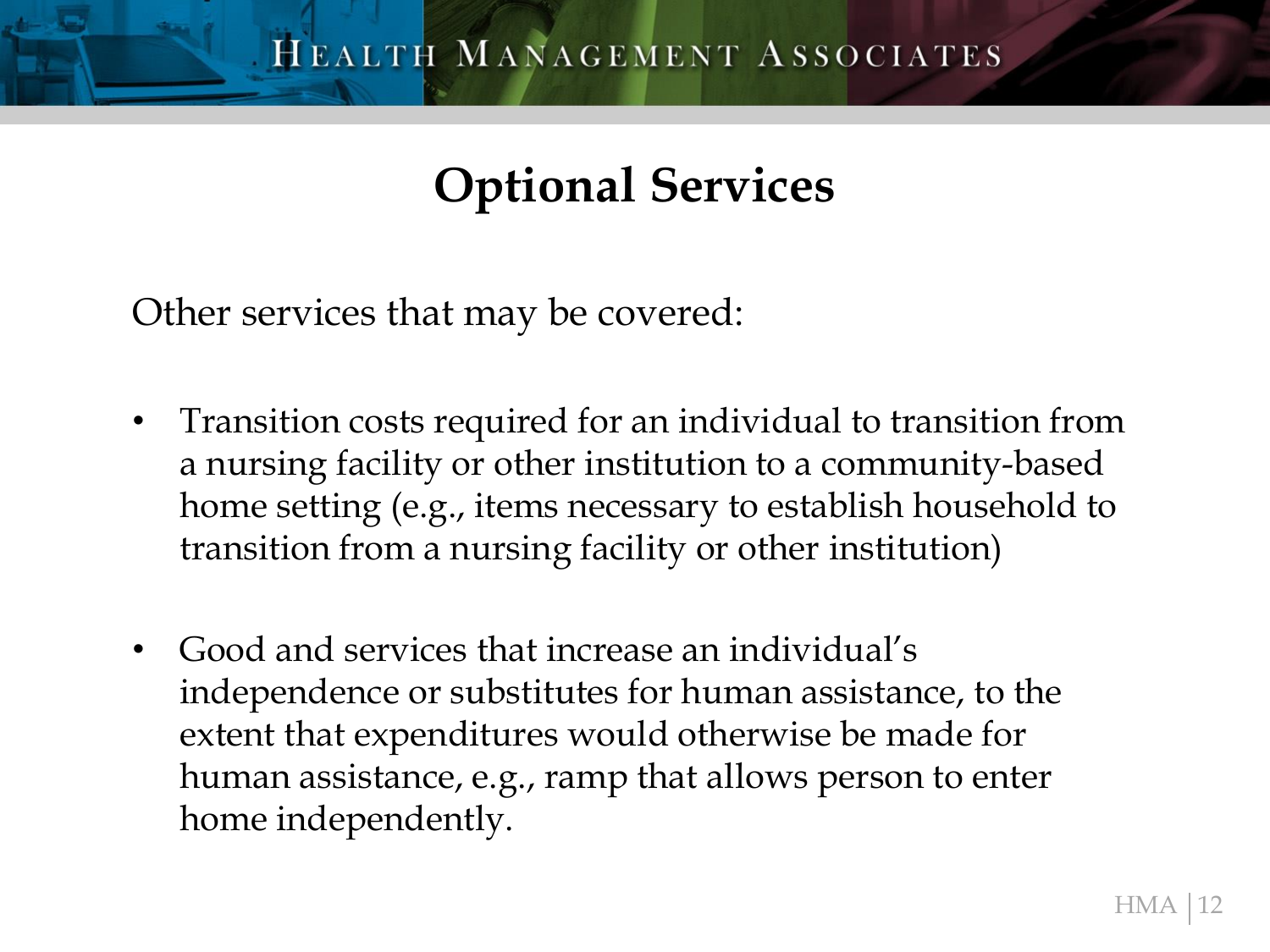#### **State Requirements**

- State must create a Development and Implementation Council that includes majority of members with disabilities, seniors, and their representatives.
- HCBS settings must be home and community, they cannot be inpatient institutions like a nursing facility or hospital.
- Financial Management Services required depending on model of participant direction: agency-driven or consumer-driven model.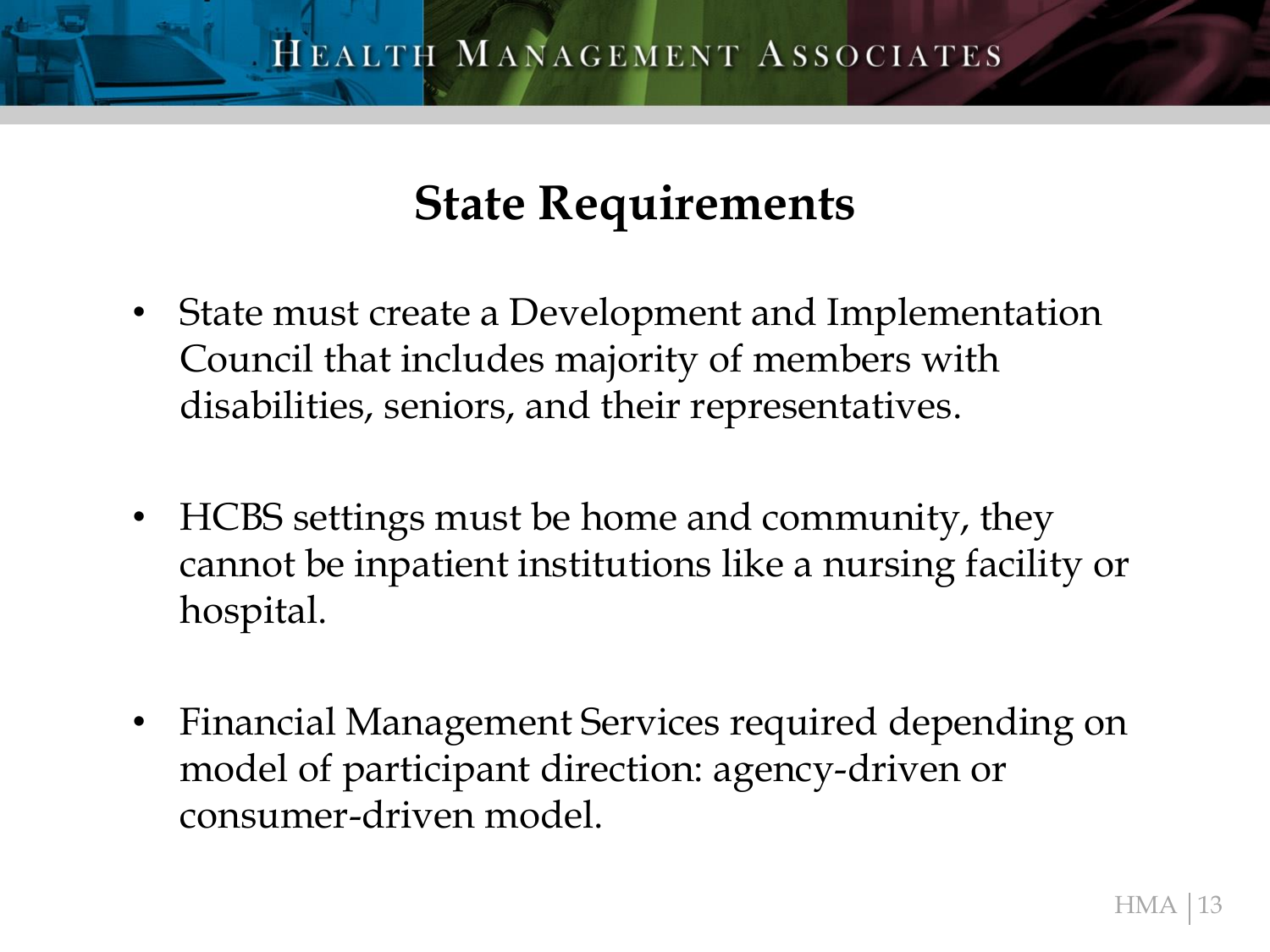#### **State Plan Options Overview**

#### **1915(i) Background**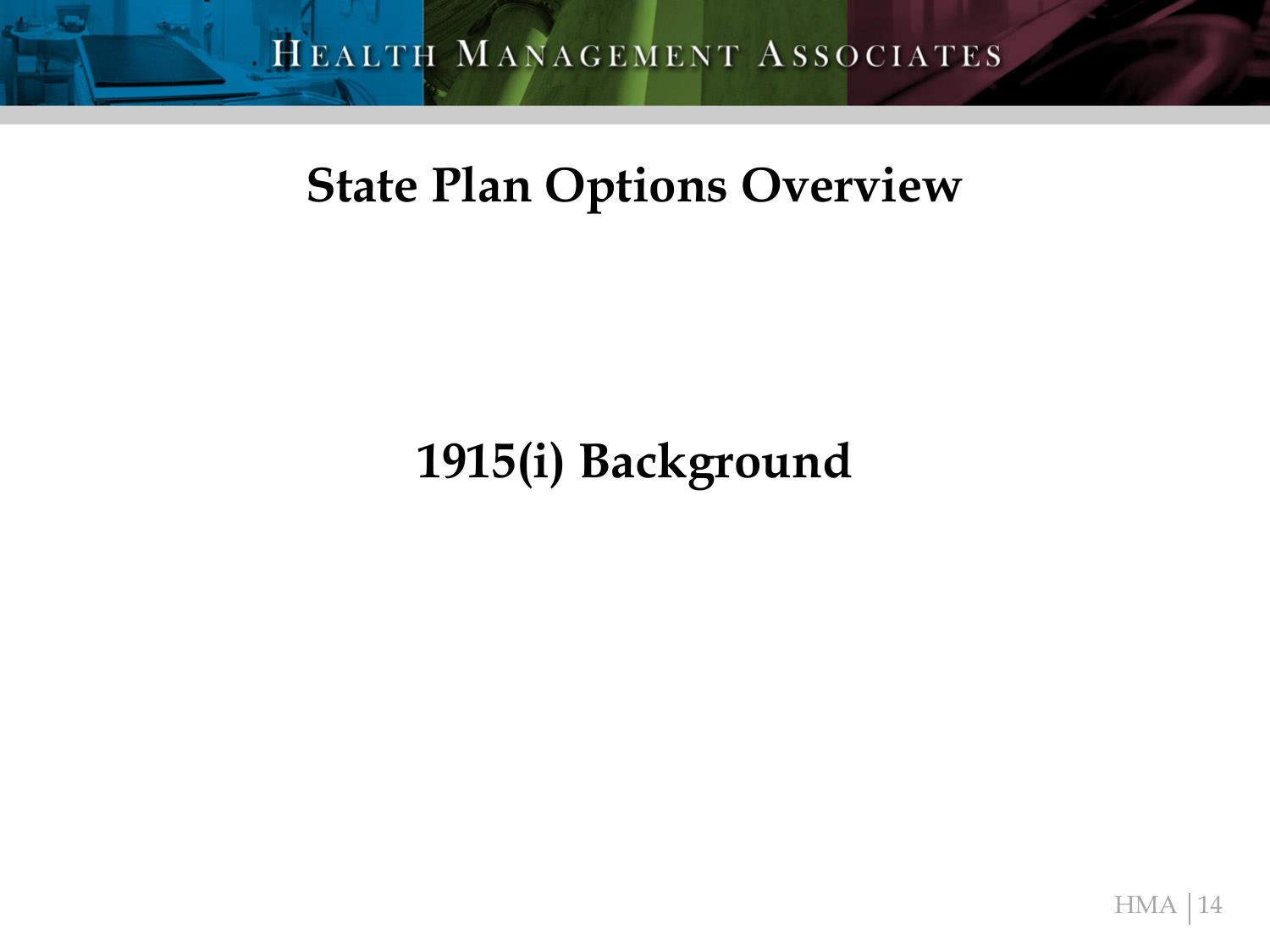### **1915(i) State Plan HCBS Key Features**

- State plan option to provide consumer-directed, homeand community-based attendant services and supports
- Individuals do NOT need to be eligible for an institutional level of care currently required under 1915(c) HCBS waivers or 1915(k) (Community First Choice)
	- Medicaid eligible
	- Targeted populations
- Federal government contributes (50% match to state dollars in Alaska)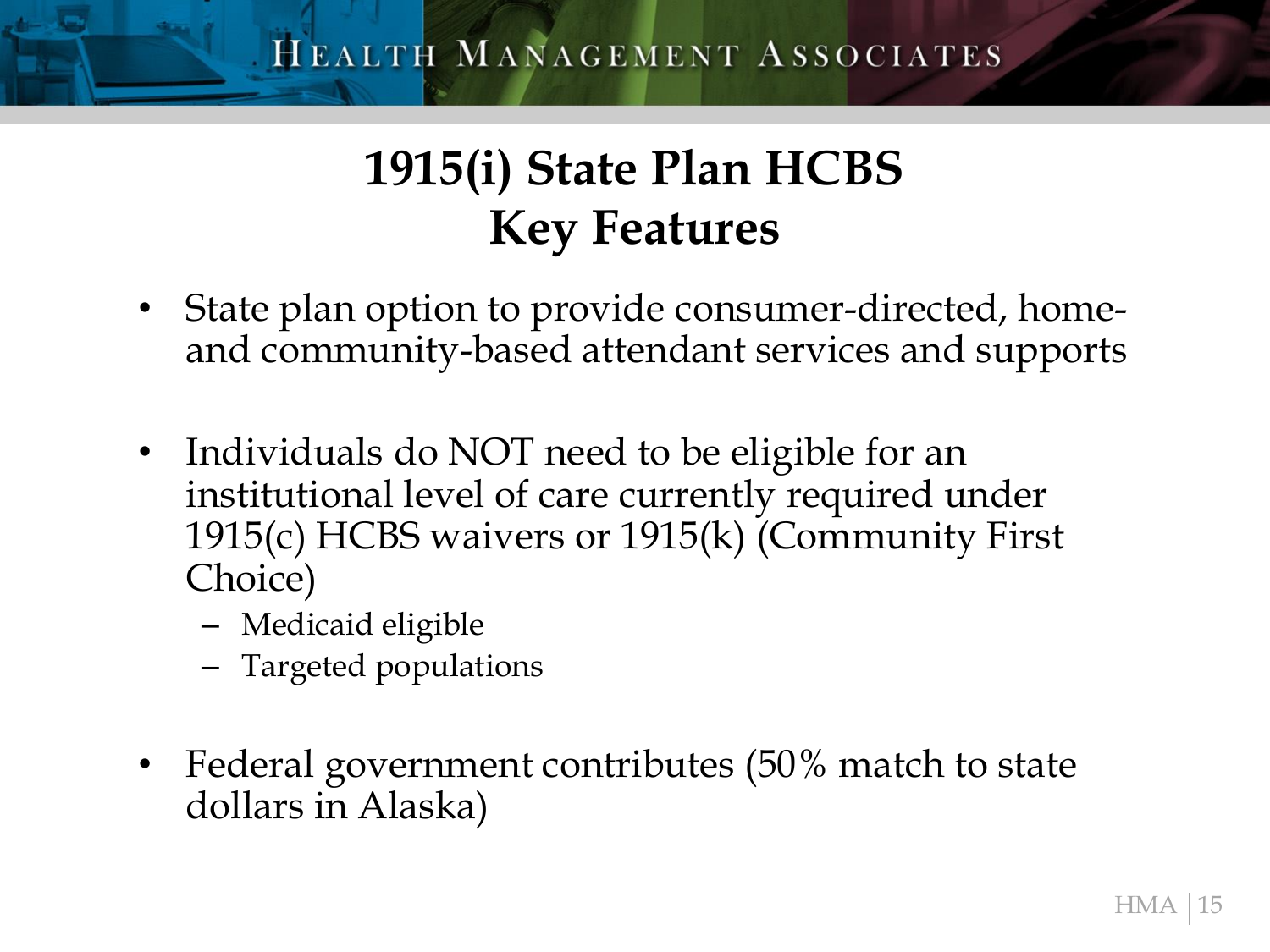### **1915(i) Covered Services**

1-Case Management

- 2-Homemaker Services
- 3-Home Health Aide
- 4-Personal Care
- 5-Adult Day Health
- 6-Habilitation
- 7-Respite Care

8-For Chronic Mental Illness:

- Day treatment or Partial Hospitalization
- Psychosocial Rehab
- Clinic Services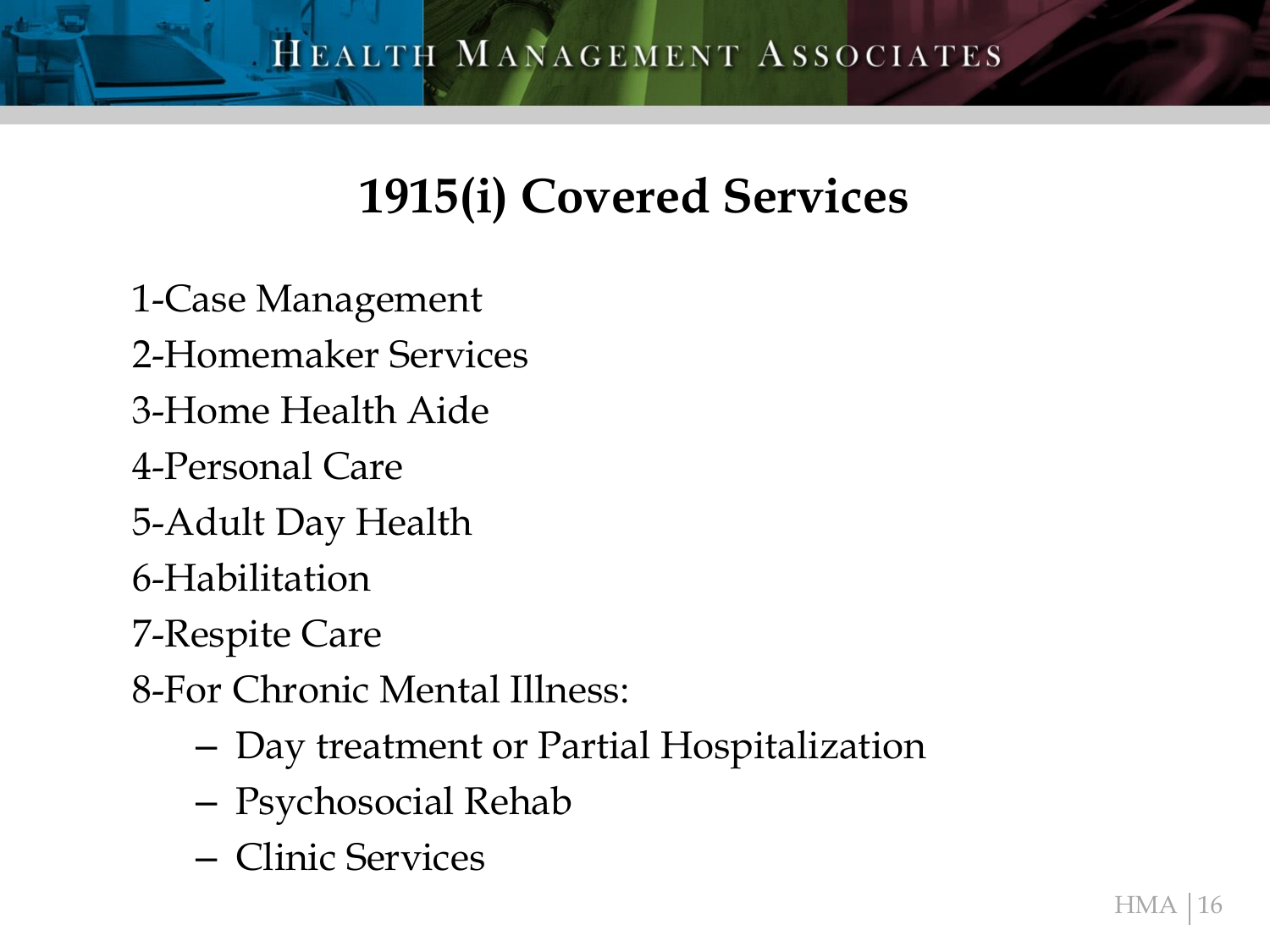#### **Affordable Care Act revised 1915(i) to allow additional services**

Additional services "requested by the state as the Secretary may approve," for example:

- Behavioral Supports
- Cognitive Rehabilitative Therapy
- Crisis Intervention
- Exercise and Health Promotion
- Health Monitoring
- Housing Counseling
- Assistive Technology
- Live-In Caregiver Payment
- Family Training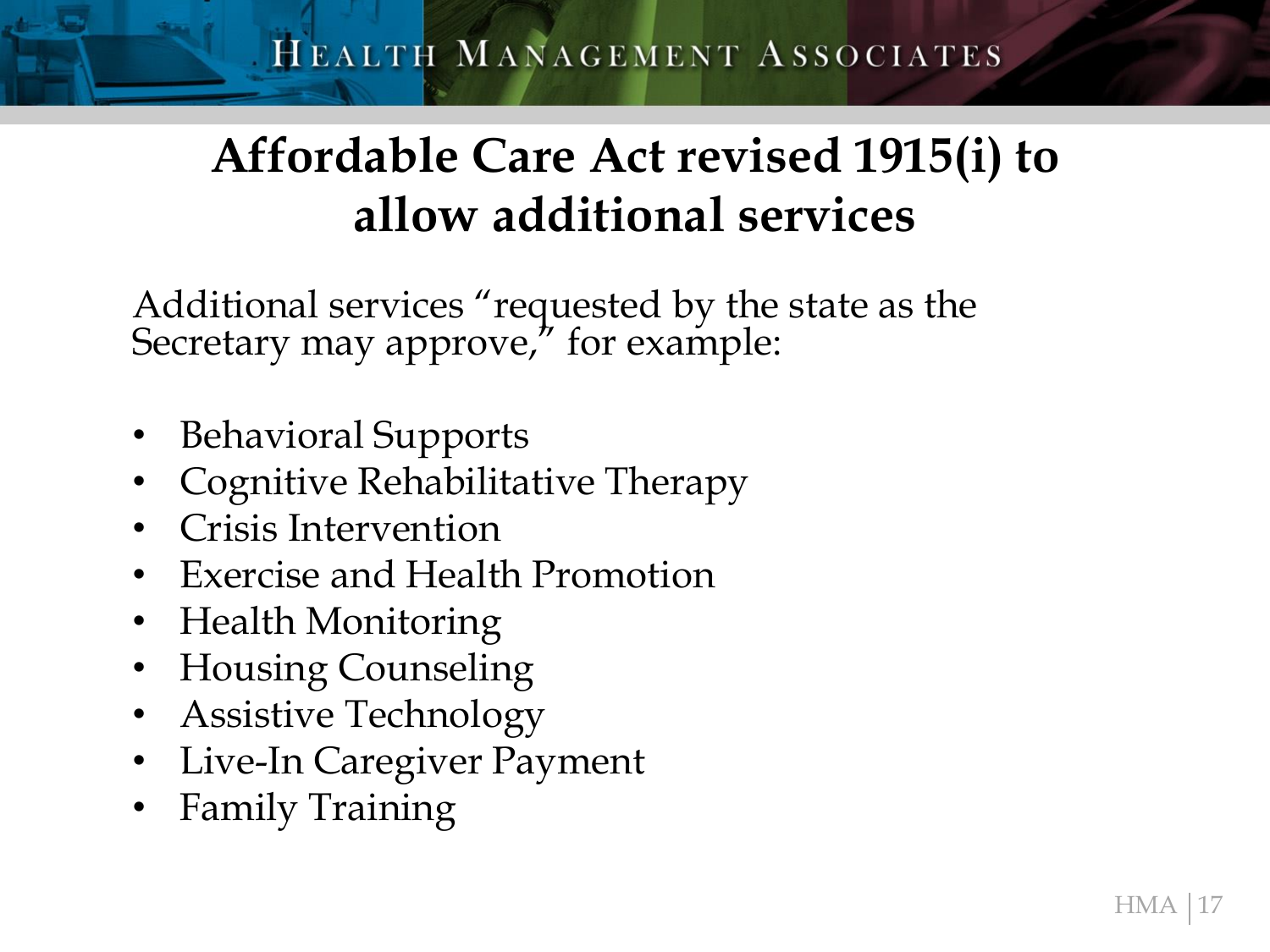#### **State Requirements**

- Independent Evaluation to determine program eligibility
- Individual Assessment to determine service needs
- Individualized Plan of Care
- Determine the number of people who will receive State plan **HCBS**
- Payment methodology for each service
- Quality Improvement Strategy: states must ensure that HCBS meets Federal and State guidelines
- HCBS settings must be consistent with HCBS Final Rule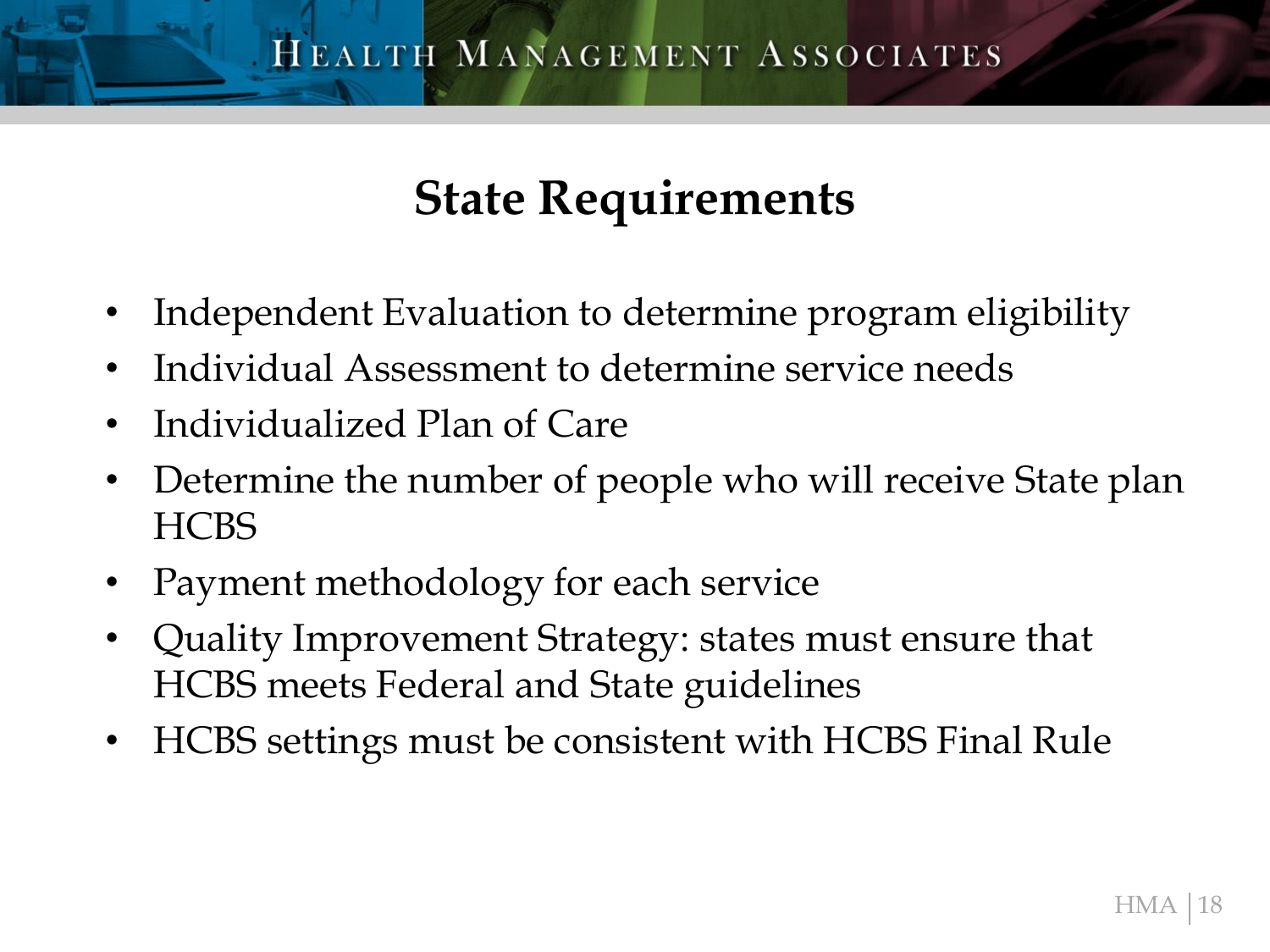### **1915(i) and 1915(k) Implementation**

## Division of Seniors and Disabilities Services and Health Management Associates

Next Steps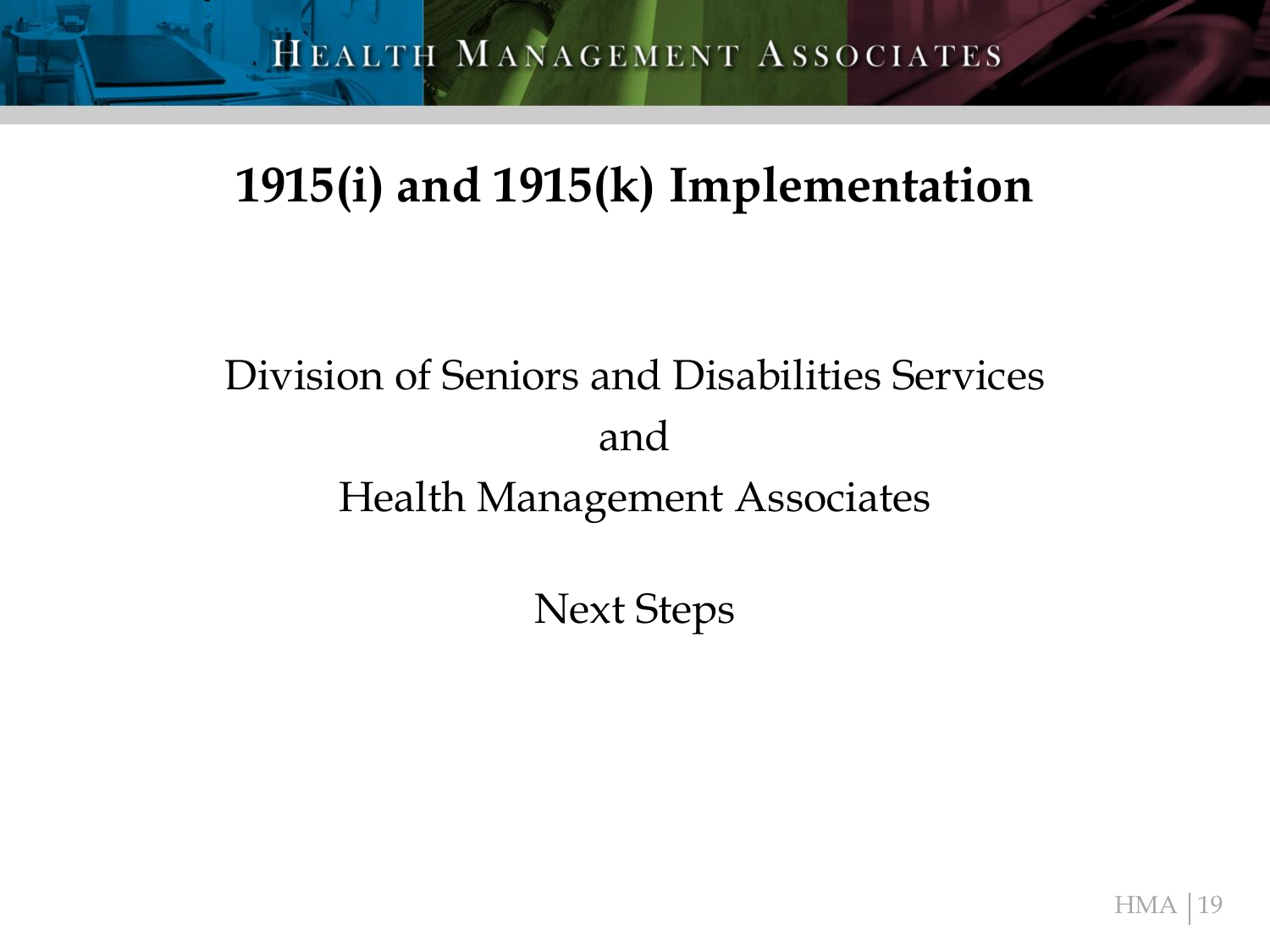### **Ten Steps to an Implementation Plan**

- 1-Stakeholder Input Process
- Development and Implementation Council
- Provider and Community Forums
	- In person in Anchorage, Barrow, Bethel, Fairbanks, Mat-Su Valley, Juneau, Kenai, Ketchikan, Nome
	- Statewide webinar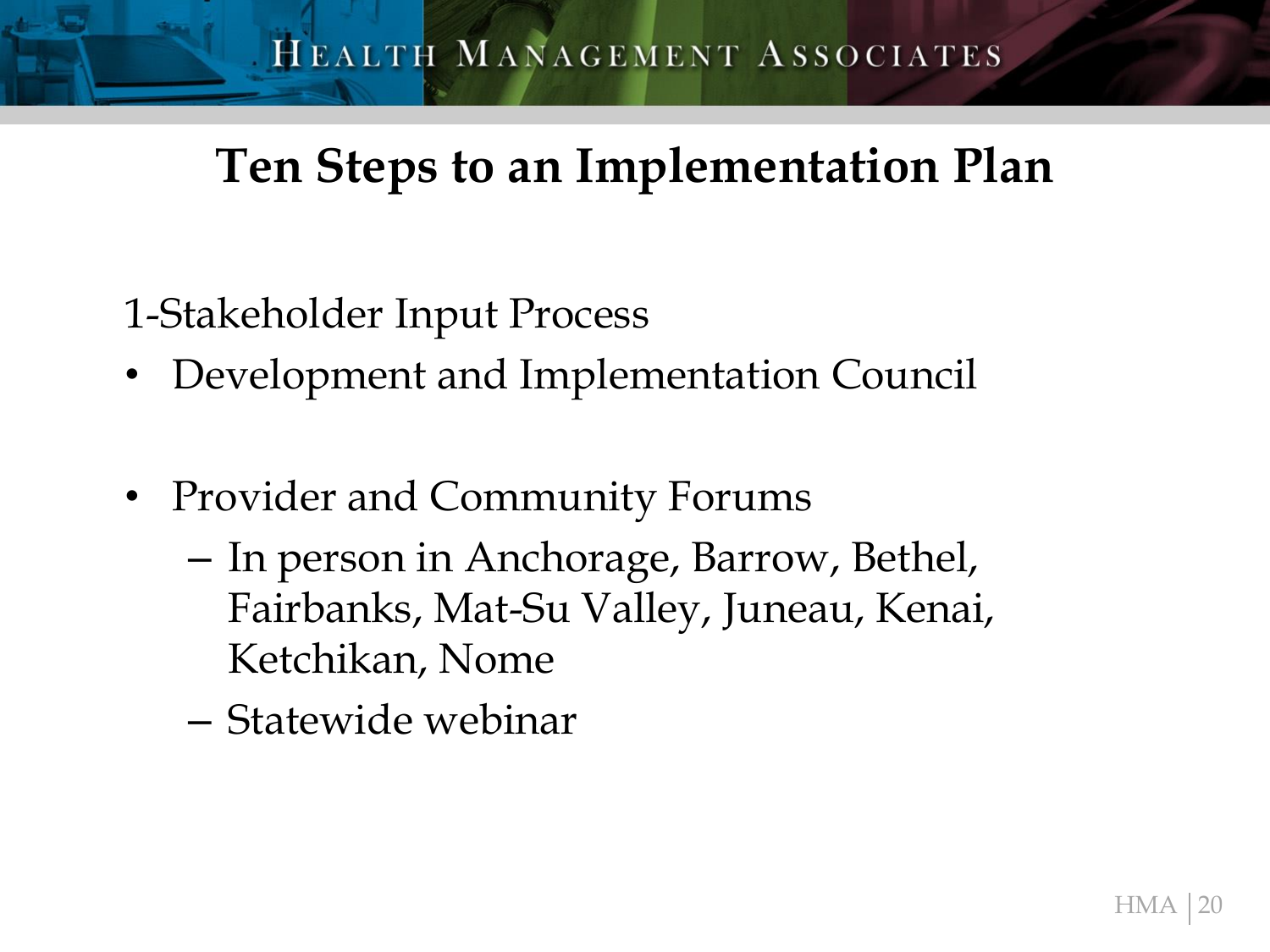#### **Ten Steps to an Implementation Plan**

- 2- Review of Federal and State Regulations
- 3- Review of Current Operations
- 4- Identify Eligibility, Resource Allocation Criteria and Target Populations
- 5- Evaluate Functional Assessment Tools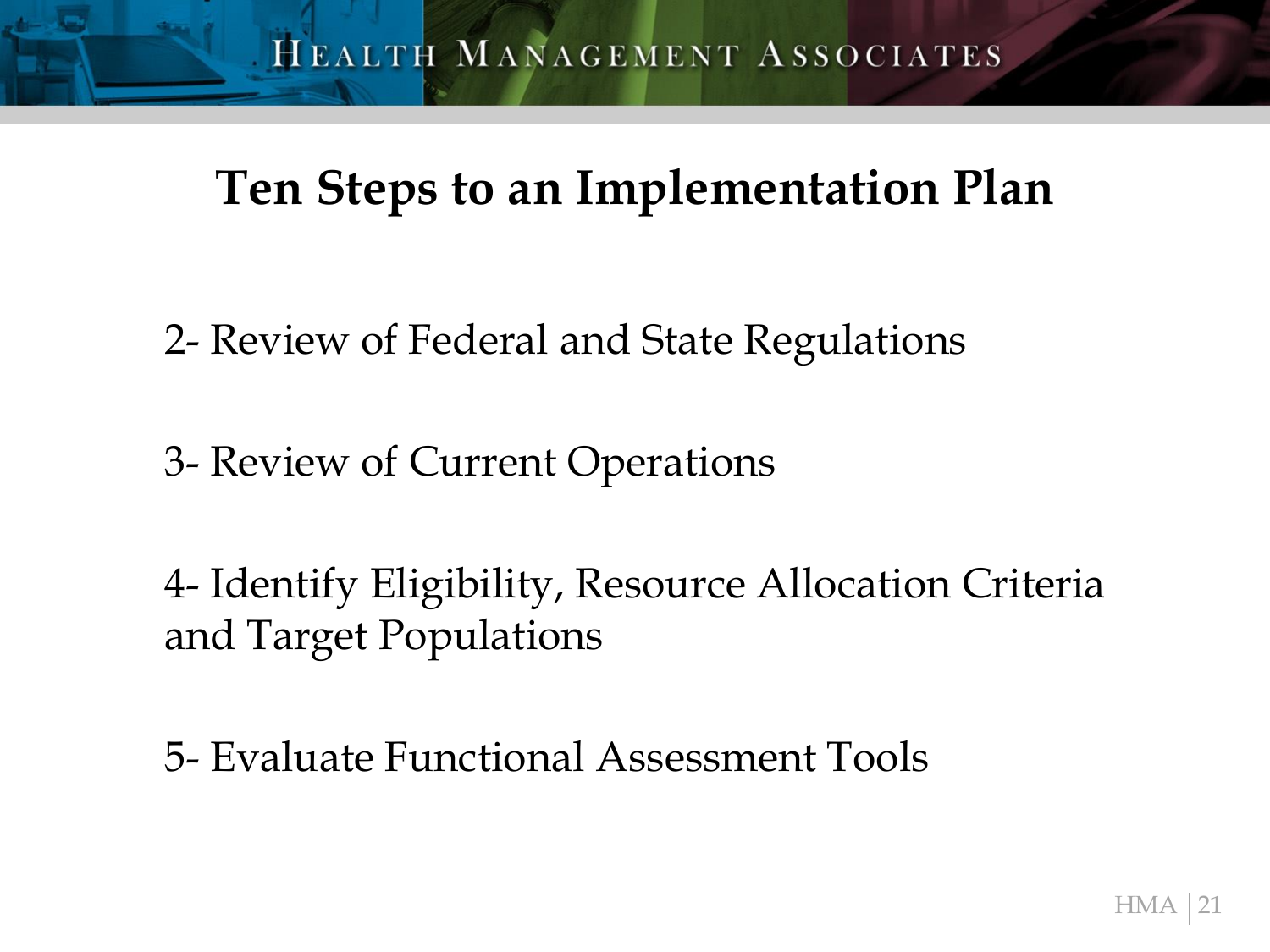### **Ten Steps to an Implementation Plan**

6- Determine Service Package

7- Establish Quality Assurance and Improvement Plan

8- Develop a Provider Manual/Conditions of Participation

9- Conduct a Cost Impact Analysis

10-Develop the Implementation Plan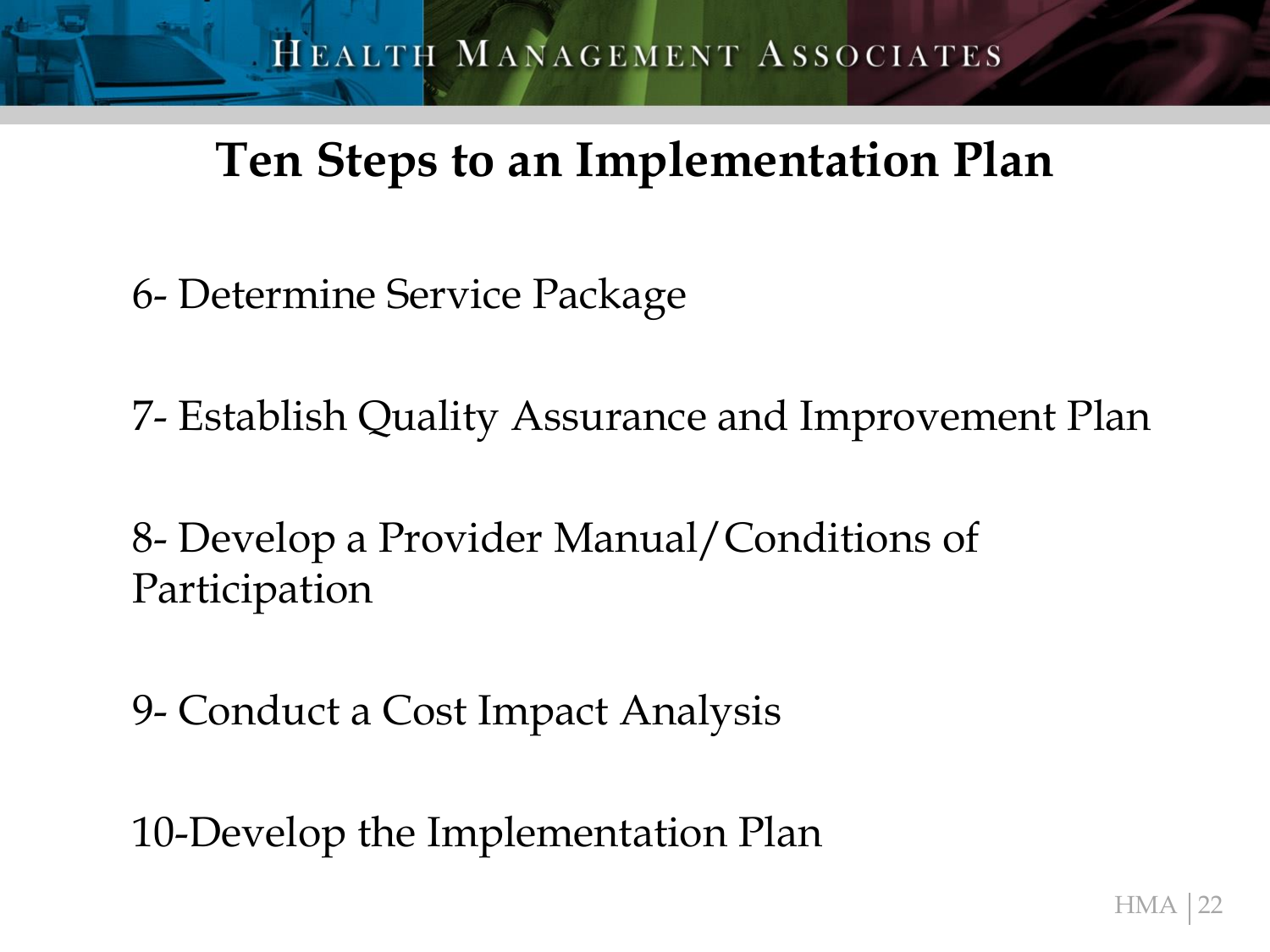# Target Dates

- Implementation Plan 7/31/2016
- Submit to CMS 1/2017
- CMS Approval  $6/30/2017$
- "Go Live" 1915(k):  $1/1/2018$ 1915(i): 7/1/2018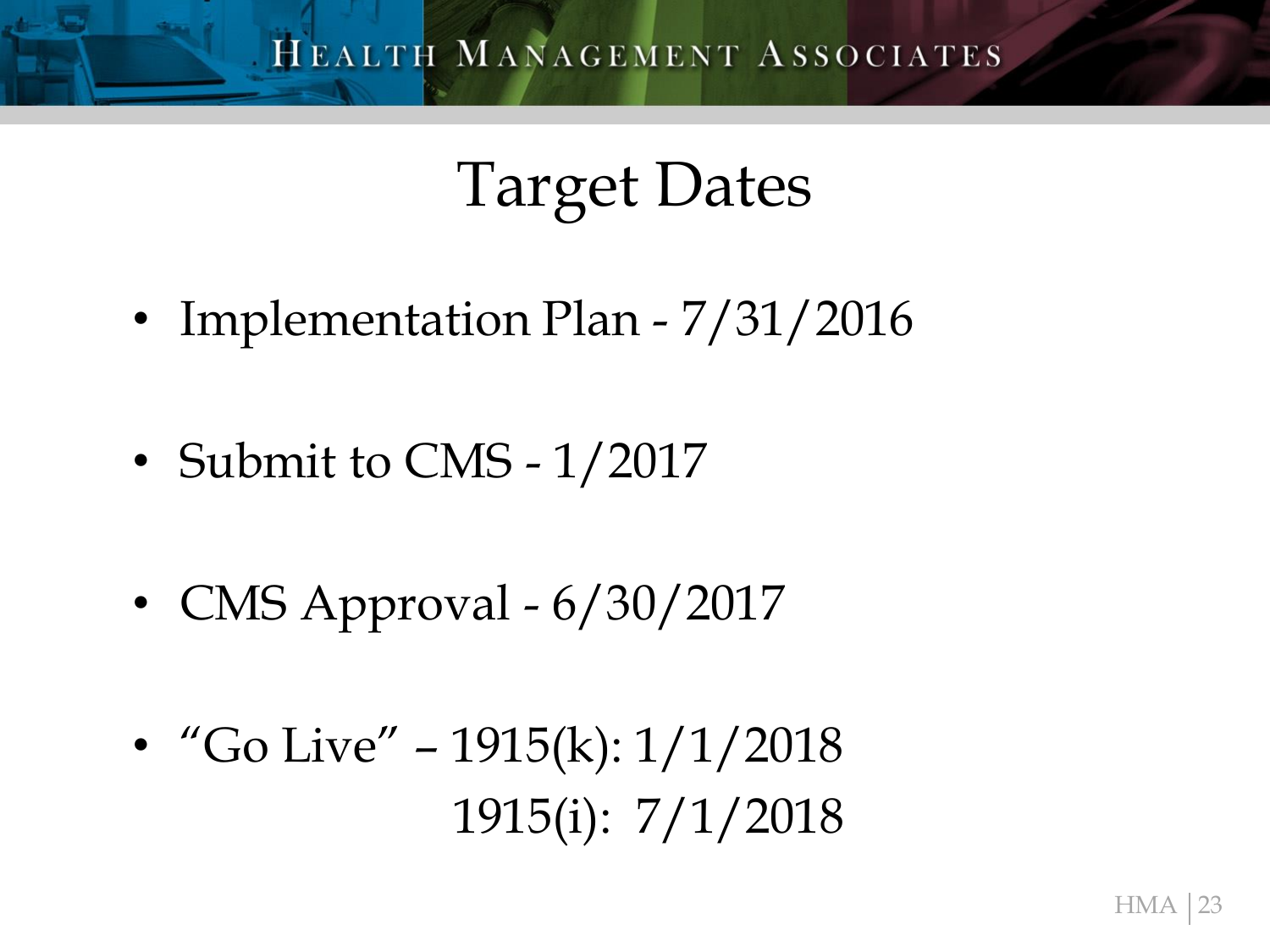#### HEALTH MANAGEMENT ASSOCIATES

# Further Information

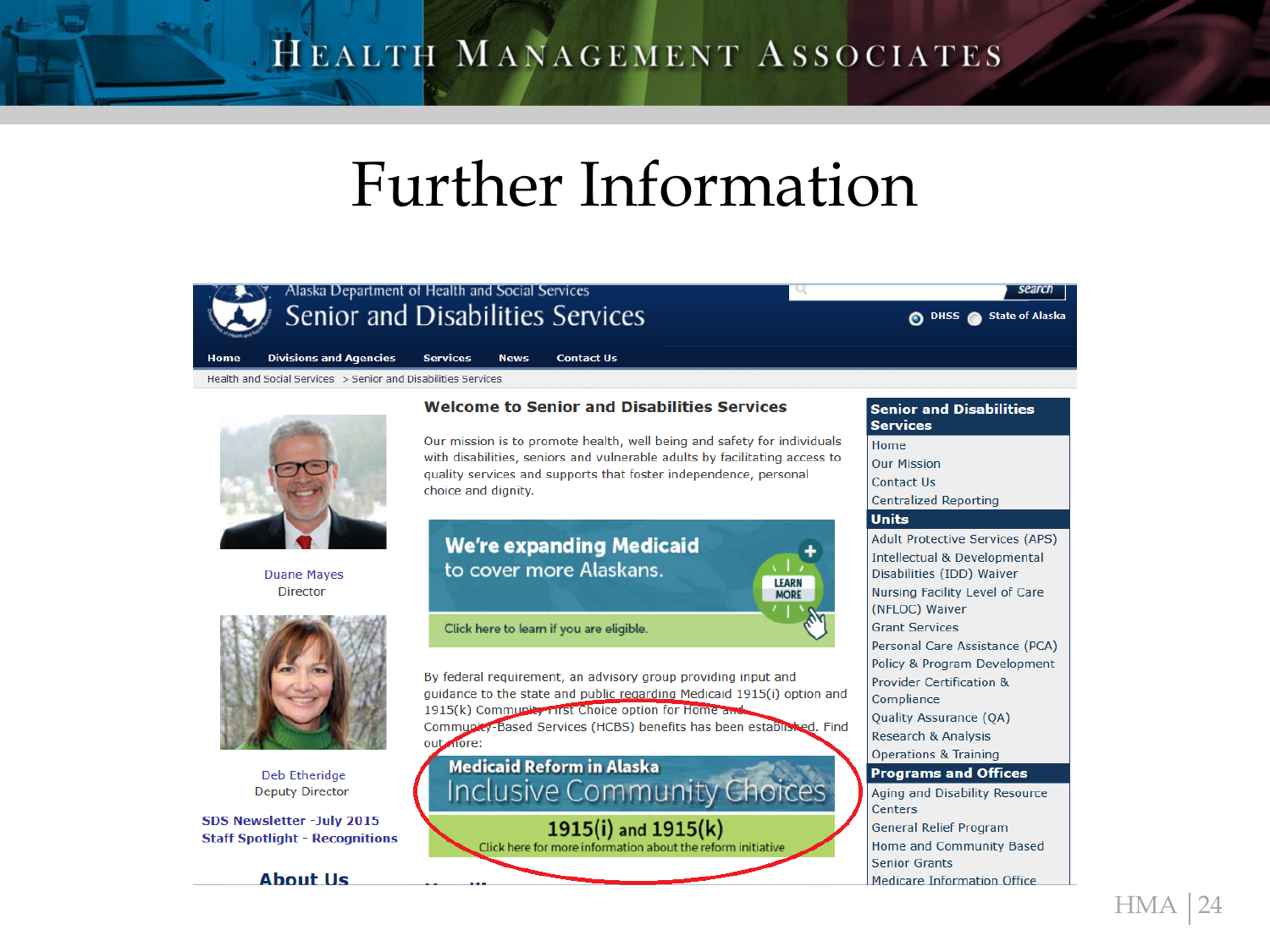#### **Questions?**